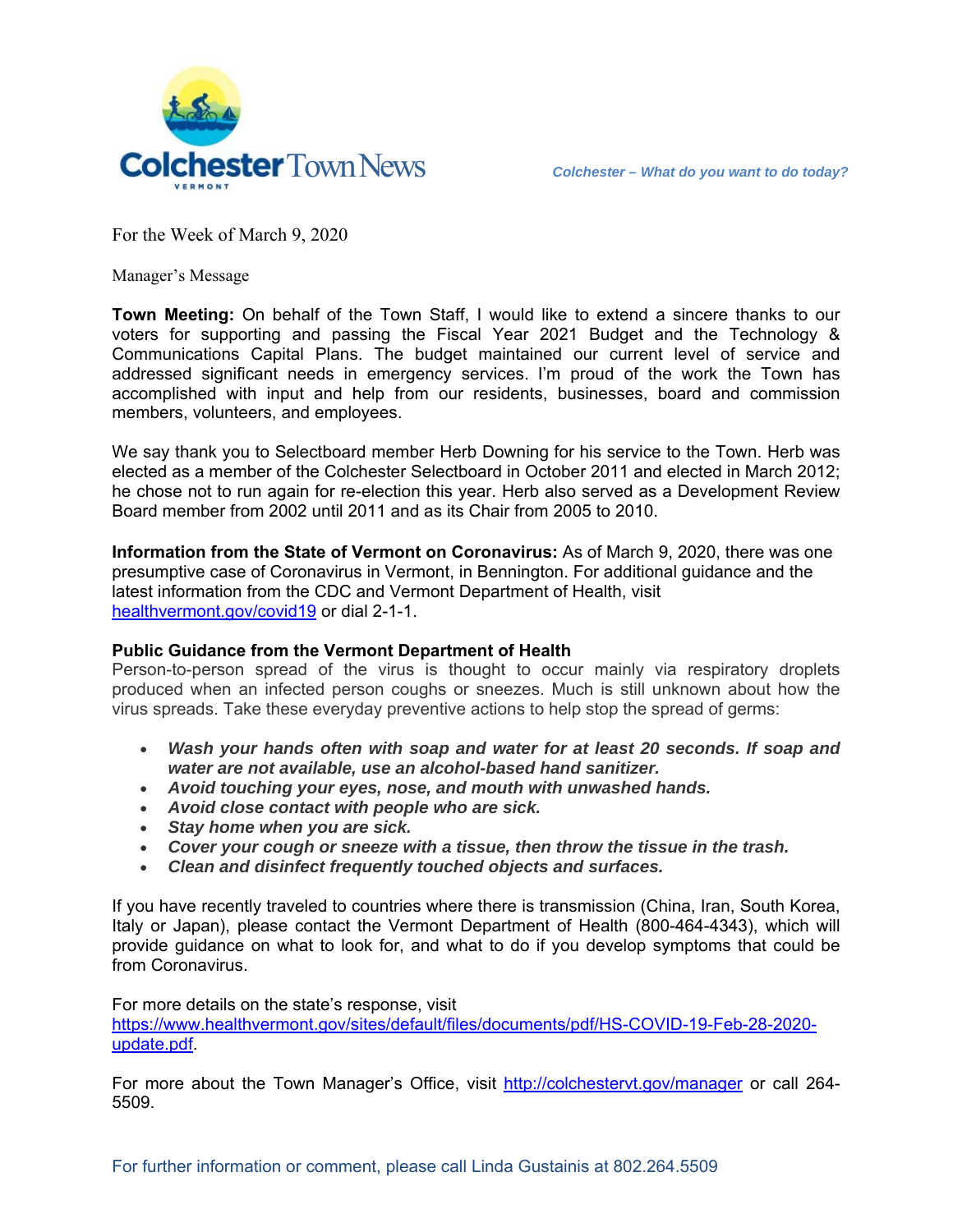

Office of the Town Clerk | Treasurer Julie Graeter

- Tuesday, March 3 Election results are now available on our website at: https://colchestervt.gov/325/Elections-and-Voter-Information
- Thank you to all the volunteers that helped before and during the election. All went smoothly because of you!
- **Property taxes are due on Monday, March 16 by 5 PM.** Visit our Property Taxes webpage at https://colchestervt.gov/329/Property-Taxes for payment information

For more about the Town Clerk's Office visit http://colchestervt.gov/townclerk or call 264-5520.

Assessor Robert Vickery

- Compiling and recording requests for income and expenses of commercial real estate. Understanding data on rents, vacancy rates, and typical expenses is important in establishing commercial real estate value
- Compiling data and preparing for our annual field review of all parcels to ensure equity
- Continue review of all Certificate of Occupancy/Compliance notices issued in 2019
- Ongoing preparations for the 2020 Grand List
- Continuing the inspections of new construction that was permitted as of April 1, 2019

For more about the Assessor's Office visit http://colchestervt.gov/assessor or call 264-5671.

Burnham Memorial Library Kelly McCagg, Director

Spring is just around the corner and we are looking forward to sunnier weather. Here are some fun programs we've got planned for March while we wait for longer, warmer days:

- **One-on-One Tutoring:** Mondays 3-5 PM & 5-8 PM and Wednesdays 3-5 PM. Albany College of Pharmacy and Health Sciences students (Colchester campus) tutor grades 1- 6 in reading, math, and science at the library. Tutoring is available in other grades for certain subjects. Free. Call us at 264-5660 to sign up.
- **Preschool Yoga:** Thursdays at 11:30 AM. Certified Children's Yoga Teacher, Melissa Nutting, leads yoga for you and your preschooler.
- **Beaded Hemp Jewelry:** Monday. 3/9, 6:30 PM. Create wearable art hemp jewelry! If you have a pendant or special beads you would like to include, bring them. Otherwise, we will provide the supplies you need to make a necklace or bracelet. Registration is required. For ages 18+ only.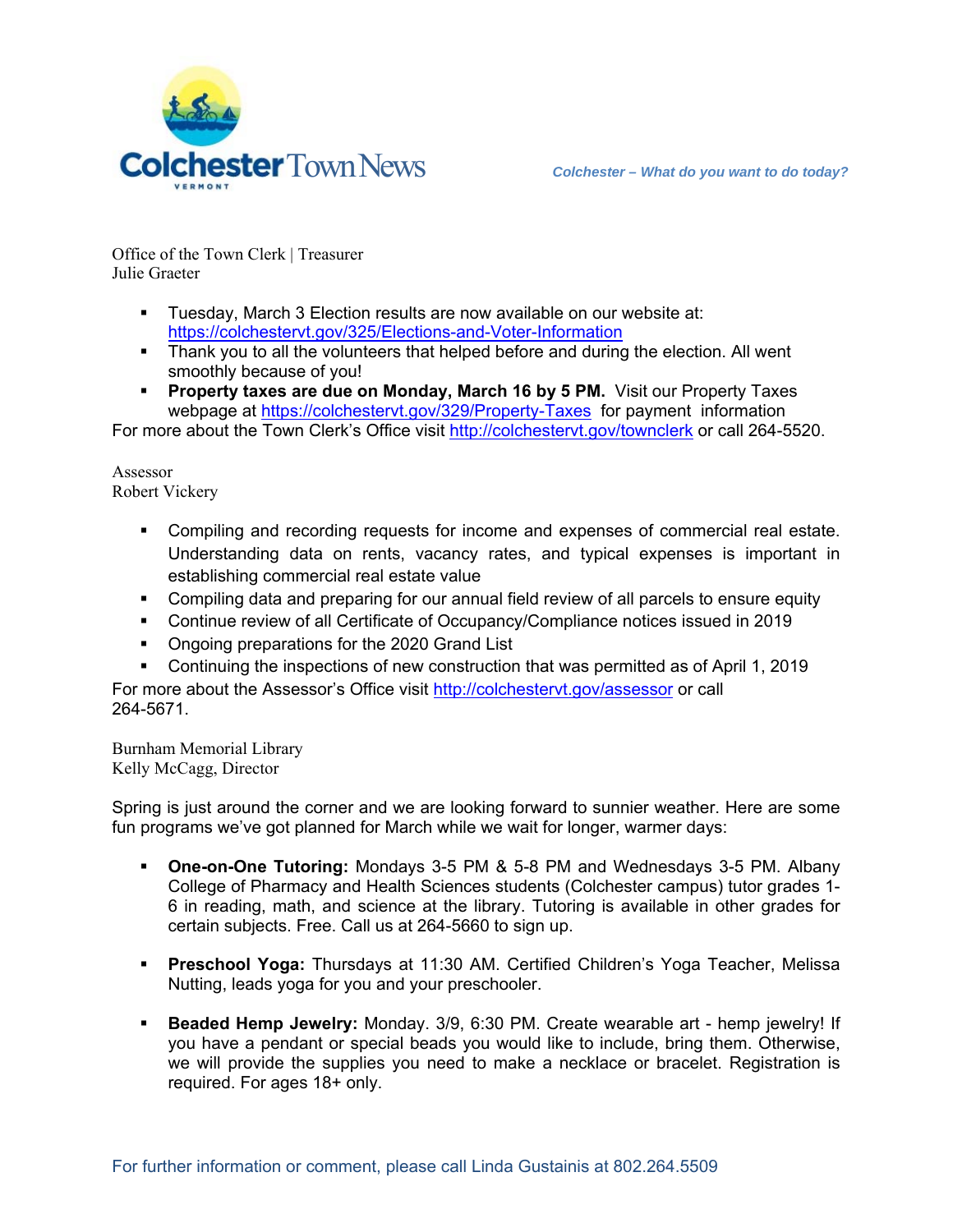



- **Young Writers & Storytellers**: Wednesday, 3/11 & 3/25, 4-5 PM. Writing club for children from K-5th grade. Call 264-5660 for more information and to sign up.
- **Read to Willy Wonka the Volunteer Therapy Dog:** Wednesday, 3/18, 4:15 PM. If you're not yet reading, an adult will read to you while you and Willy Wonka sit back and enjoy the stories. Call to sign up!
- **Cooking the Books**: Thursday 3/19, 1 PM. Each season we pick a different cookbook. Participants make a recipe and bring it the day of the program. Staff will copy recipes to share. This season we'll be choosing recipes from Mastering the Art of French Cooking, vol. I by Julia Child, Louisette Bartholin and Simone Beck.
- **Teen Afternoon Movie:** Saturday 3/21, 2:30 PM. Movie and popcorn after-hours event. Please have your ride ready at 4 PM. Sign up and vote for the movie online. Teens grades 6-12.

Do you want to get all the latest library happenings in the convenience of your inbox? Then sign up for our e-newsletter. We'll be sending monthly updates for all our interested patrons: https://colchestervt.gov/718/Our-eNewsletter

For more about Burnham Library events visit http://colchestervt.gov/library or call (802) 264-5660.

Upcoming Town Meetings:

- **Planning Commission:** 1st & 3rd Tuesdays of the month, 7:00 PM. Next Meeting: 3/17
- **Development Review Board:** 2<sup>nd</sup> Wednesday of the month, 7:00 PM. Next meeting: 4/8
- **Recreation Advisory Board:** 2<sup>nd</sup> Wednesday of the month, 7:00 AM, Champlain Room, 2<sup>nd</sup> floor. Next meeting: 4/8
- **Conservation Commission:** 3rd Monday of the month, 7:00 PM, at the Bayside Activity Center or per agenda. Next meeting: 3/16
- **Library Board of Trustees:** 3rd Thursday of the month, 4:30 PM at Burnham Library. Next meeting: 3/19
- **Selectboard:** 2nd & 4th Tuesday of the month, 6:30 PM. Next meeting: 3/24

*All meetings take place at the Colchester Town Offices, 781 Blakely Road, in the Outer Bay Conference Room on the 3rd floor unless otherwise noted.* 

Upcoming events:

 **St. Michael's College Fire & Rescue 50th Anniversary** - Saturday, March 14, 10 AM Donald E. Sutton Firehouse, 220 College Parkway. Fire & Rescue stories and history will be presented at the March gathering of the Colchester Historical Society. See their newly restored original fire truck, a 1957 Ward LaFrance. Parking, admission and refreshments are free. Donations are always appreciated. Saint Michael's Fire and